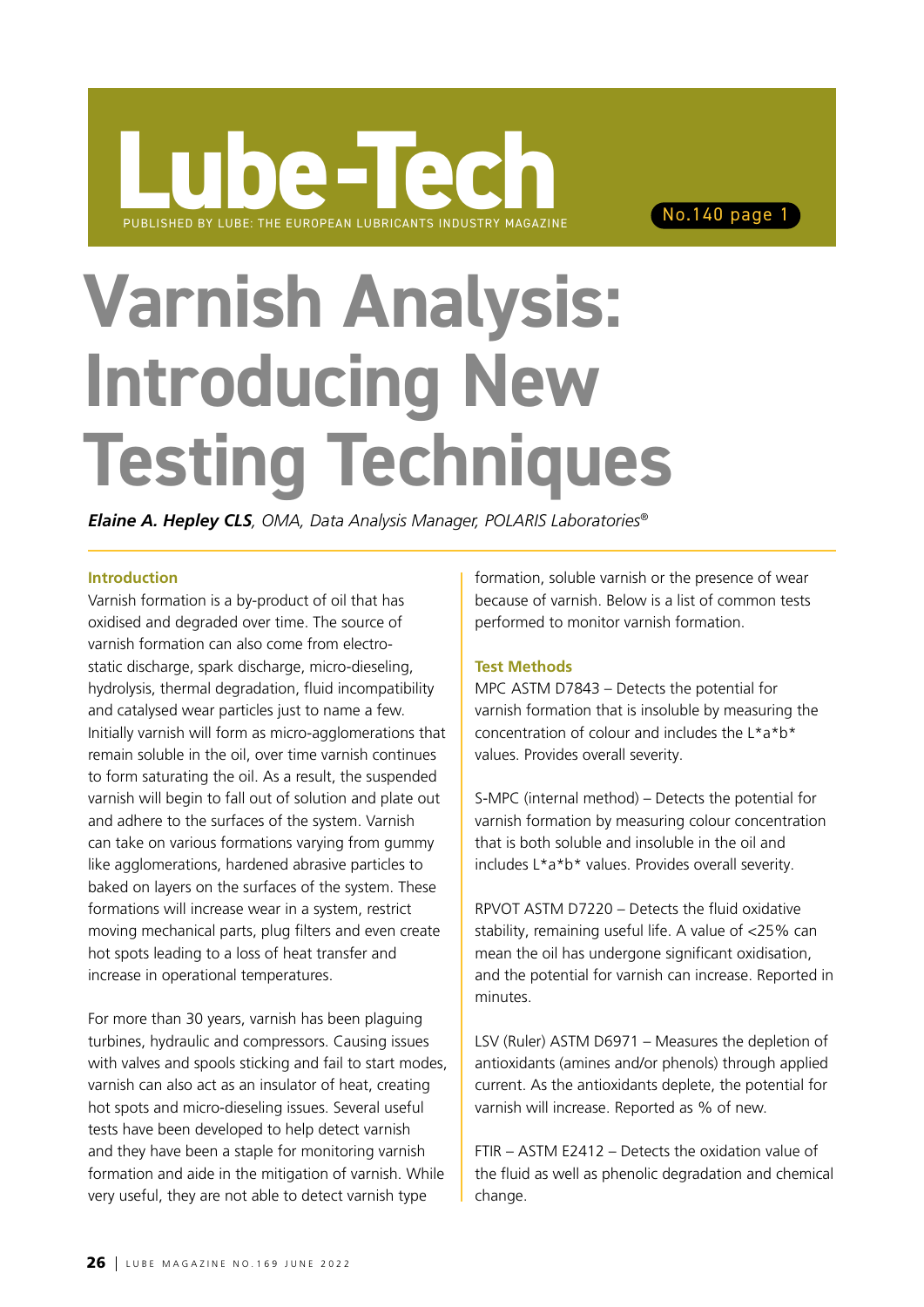### **The Case Study: Steam Turbine Failure**

Paul Whiting CEO of DeltaXero, a manufacturer of offline fluid conditioning systems, was servicing a Steam Turbine at a Nuclear Power Plant in the UK that had failed due to the steam encountering the oil, resulting in hydrolysis. The oil was filtered with a nano filtration system, it was observed that the oil had dark carbonous particles along with a clear lacquer like particles. POLARIS Laboratories ® was approached to help with the root cause analysis of failure but also to help determine what caused the formation of these clear like particles to form. Together, POLARIS Laboratories® has partnered with DeltaXero to identify solutions for customers experiencing varnish contamination. We had already performed standard varnish analysis testing and determined that there was a micro-dieseling issue, while helpful, it didn't tell the full story of what caused the failure. Paul's mission was to understand varnish in all its guises, internal tests were not robust enough to give the answers to his clients and provide capable solutions. Clear gummy-like agglomerations were also identified in the system, but it was unsure if they were indeed varnish or a reaction from the steam interacting with the oil. Paul asked if there were any other tests that could be performed to help identify what exactly caused the failure and if we can detect the clear-like varnish formation in the oil. It was extremely important for us to understand what caused the catastrophic failure. After much discussion and troubleshooting together, I suggested a Micropatch analysis. This test would provide us with a visual aid and a more in-depth look at the contamination detected.

### **Micropatch Analysis**

A Micropatch analysis utilises a patch that is a 0.8-micron size, in which we take 1 ml of oil and filter it through the patch to capture non-ferrous wear and contamination that would otherwise not be captured in an Analytical Ferrography. Once the sample has been filtered and the patch had dried, we then review

the patch under a Microscope to help identify what caused the failure. It was a long shot, but I wanted to do everything possible to help Paul and his customer. Once the testing was completed what we found was astonishing. The Micropatch ended up detecting carbon particles that were encapsulated in a varnish agglomeration, upon further review we found large wear particles that had embedded in the carbon particle itself. Figure 1 shows the carbon particle that measured at 489 microns in size and the embedded wear metal had a micron size of 186.





This analysis confirmed initial suspicion that the clear gummy-like agglomerations were indeed varnish, but also highlighted a severe wear-related issue that otherwise would have gone unforeseen. Unfortunately, elemental analysis has a detection size limit of up to 8 to 10 microns in size. Any larger particles would not have otherwise been captured. Microscopic analysis is a useful tool to obtain a better visual for contamination, wear regime and/or oil degradation.

After seeing the value in what Micropatch analysis can do to detect not only wear, carbon, contamination, and varnish formation and other things, it led me to ask myself, is there value in doing Micropatch analysis on these types of systems with varnish contamination? Further investigation and research were needed to verify, and so began my 2-year research and development into Micropatch analysis for varnish. Over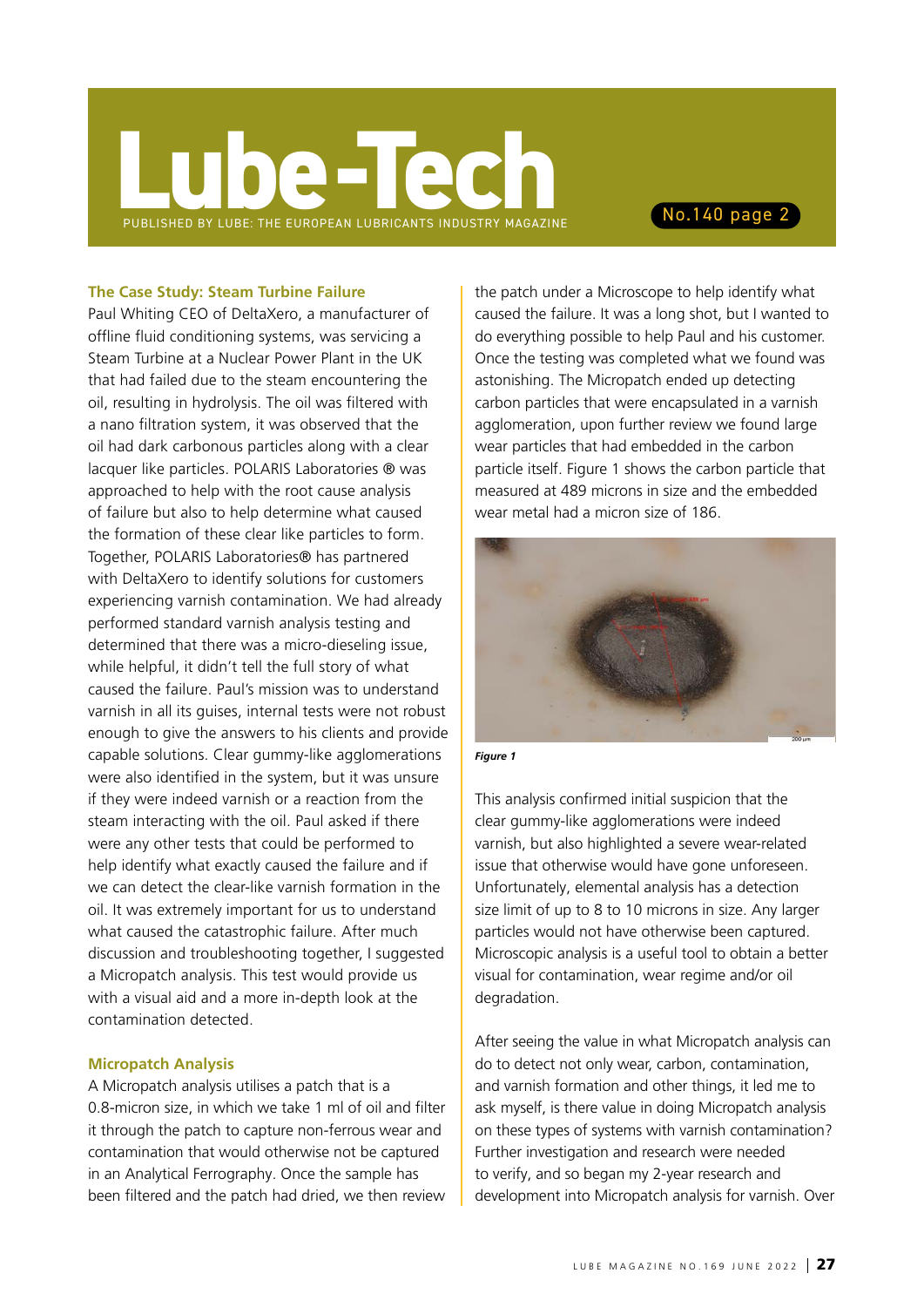the course of my research, I found that Micropatch analysis can detect various types and different stages of varnish formation, contamination not detected through standard testing and wear that was a result. Figure 2 is a Micropatch which captured varnish, carbon, oxides and contamination. Figure 3, provided by DeltaXero's customer, shows the clear glossy-like finish where we clear varnish due to Hydrolysis.



*Figure 2*



*Figure 3*

### **Varnish Formations in a System**

When varnish is first beginning to form, you will see very small micro-agglomeration (at submicron size) begin to form. The varnish can have a clear-to-rosegold sheen to it and a smooth lacquer-like finish to it. At this stage, the varnish is still soluble in the oil

and this is when it is easiest to remove the varnish from the system and the ideal stage to act. Figure 4 is what I would consider the beginning stage of varnish formation.



### *Figure 4*

Over time, the varnish will begin to harden and fall out of solution and adhere to the cooler surfaces of the system, such as valves, spools, heat exchangers, etc. As a result of this, a layer of the micro agglomerations of varnish will begin to harden and form a layer that coats the surfaces. This creates "hot spots" that can lead to Micro-dieseling issues if no action is taken at this stage. Figure 5 highlights the clear varnish agglomeration and carbon formed due to micro-dieseling issues.



*Figure 5*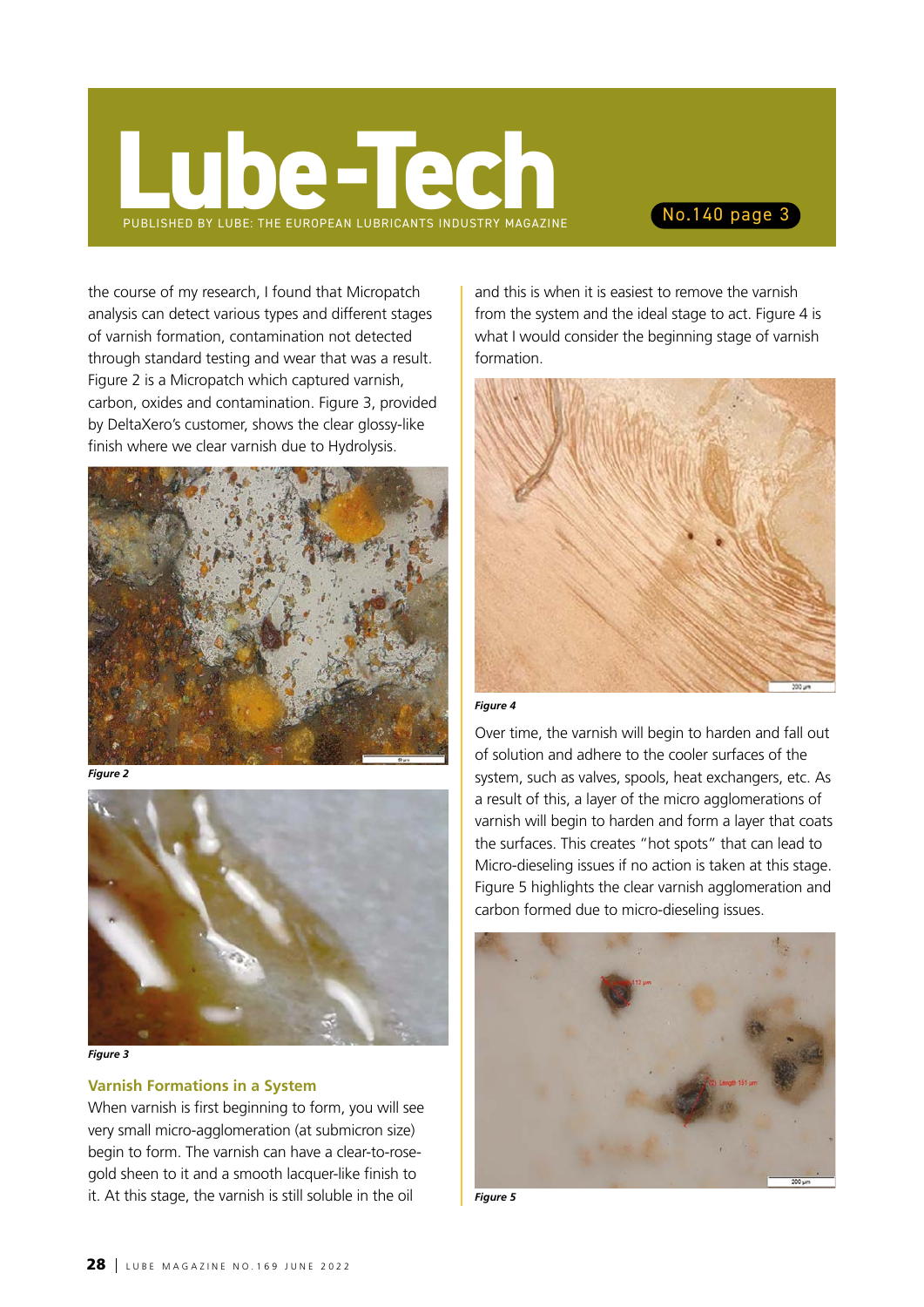Once the varnish cakes or bakes onto the surfaces of the system, it acts as an insulator of heat, increasing the operational temperature of the system and overheating the oil. Eventually, the hardened layers of varnish will have particles that become dislodged, and these abrasive particles are now circulating in the system, impacting wear. As you can see Figure 6, some of these varnish particles will start translucent or thin and hard. With continued exposure to high temperatures, the colour of the varnish formation darkens and hardens further. Figure 6 shows how the varnish bakes and forms on the surfaces creating that layer of insulation. After some time, the varnish will become dislodged and the abrasive particles are now formed, seen in Figure 7, containing the rock like varnish formation.







*Figure 7*

### **Different Varnish Agglomerations**

These types of varnish formations can be seen at more advanced stages of varnish; they are very gummy/ sticky, meaning contaminants and wear particles will begin to adhere, causing them to become abrasive and contribute to increased wear. As you can see in Figures 8 and 9, these agglomerations can vary in colour from gold to clear, to reddish-brown. If the system is heavily contaminated with abrasive particles, they will adhere to these agglomerations and act like sandpaper in the system. Figure 8 shows a gummy-like varnish agglomeration that also has abrasives encapsulated, making this the perfect abrasive particle.







*Figure 9*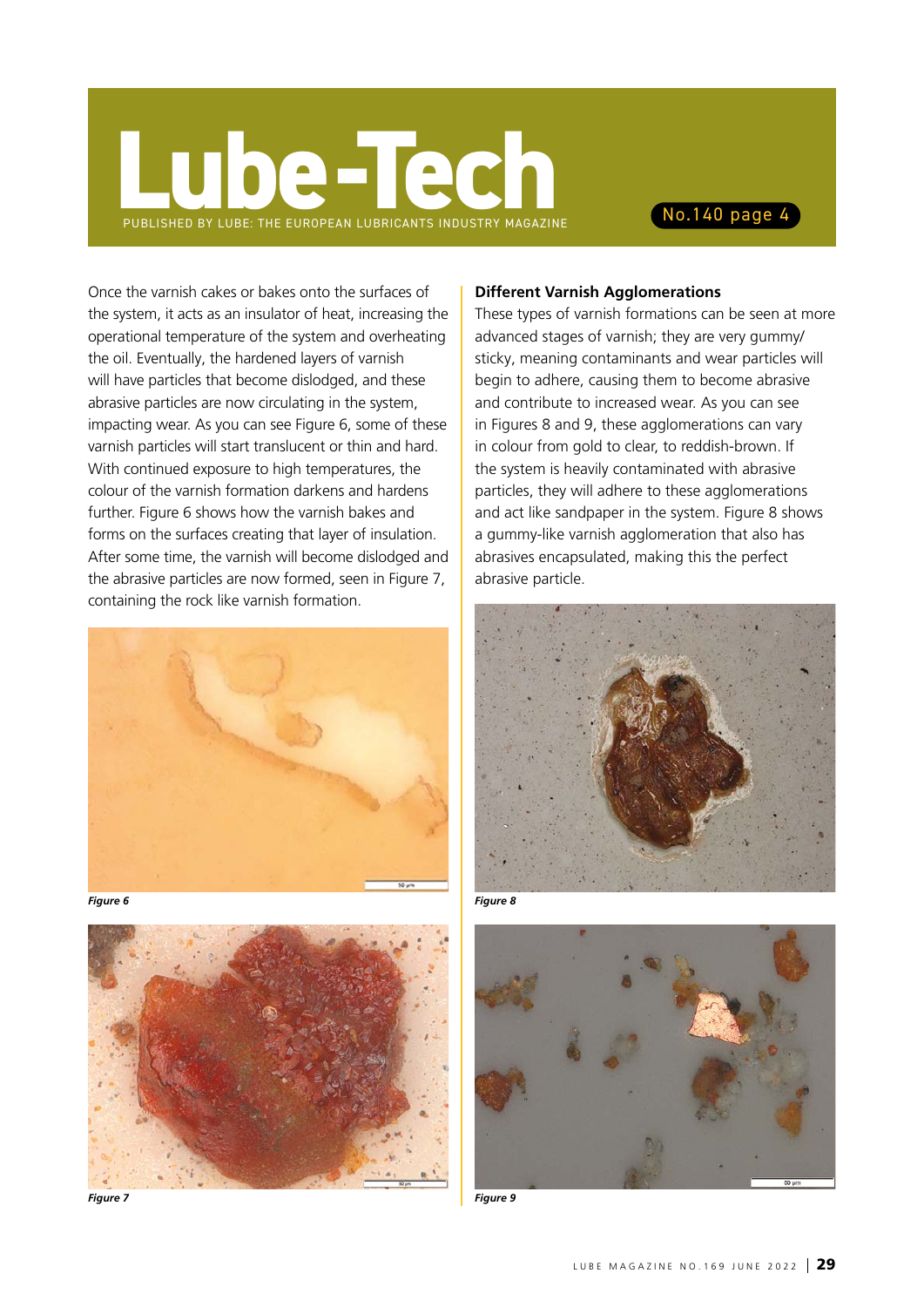## PUBLISHED BY LUBE: THE EUROPEAN LUBRICANTS INDUSTRY MAGAZINE **e-Tech** No.140 page 5

## **Detecting Insoluble Varnish is Only Part of the Story**

Micropatch analysis is only part of the story, a few months later we were approached to see if we could detect soluble varnish. Currently, the Membrane Patch Colorimetry Test (ASTM D7843), can only detect varnish that is insoluble. POLARIS Laboratories'® Director of Technical Services, David Swanson, began researching various ways to see how we would be able to detect soluble varnish. The current testing method technique required heating the oil and then immediately placing it in the dark for 72 hours. In order to detect soluble varnish, the oil had to be hot, and the varnish was still suspended. Similar to ASTM D7843, we bake the oil in the oven at 60 degrees Celsius for 23 to 25 hours. Then, 1 drop of oil is placed on a 0.45-micron filtration patch and it is then placed in the dark to dry for 24 hours. Afterwards, we then take a reading of the colour and the CIE ∆ L<sup>\*</sup>a<sup>\*b\*</sup> values. No filtering or solvent is utilised during this process, as the goal is to preserve as much of the soluble varnish as possible. By allowing the oil to dry, the soluble varnish will then plate out and be absorbed by the patch (see Figure 10). Up until now, no one has been able to detect the formation of varnish in its early stages. Just imagine the savings on downtime, labour, loss in revenue, maintenance and repairs that can result in this varnish testing. It would prevent serious failures like the one at the Nuclear Power Plant in the UK.

## **What is Soluble and Insoluble Varnish and why is it beneficial to detect both?**

Soluble varnish is the precursor that will lead to full-blown varnish formation. When the varnish is suspended in the oil, that is when to begin looking at varnish mitigation. Why? The sooner the varnish is detected, the longer the life of the oil and equipment. Less downtime, loss in revenue, production as well as maintenance and repair cost savings. If soluble varnish isn't mitigated, in time, the oil will become overly saturated by varnish and begin to fall out

of solution, plate out and begin its agglomeration process to become insoluble varnish – leading to further operational and mechanical issues. The varnish will stay suspended so long as the oil is hot, however, once the oil has cooled, that is when varnish will plate out and gravitate to the cooler parts of the systems. This can lead to further thermal degradation and an increase in operational temperatures. The cycle is endless and continues to just get more detrimental over time. Therefore, we wanted to provide customers with a solution and the development of soluble varnish detection began. Figures 10 and 11 are some examples of soluble varnish patches.





*Figure 10 Figure 11*

## **L\*a\*b\* Values and their significance**

During the research and development phase, S-MPC was ran alongside samples receiving the standard MPC testing and recorded the CIE ∆ L\*a\*b\*. This allowed us to gather data, analyse it and determine valuable correlations with each MPC test and L\*a\*b\* values. These values can also indicate other types of causes of the varnish and other properties that can identify the type of varnish formation and oil degradation. These values are detected during our reading of the MPC patch, within the CIE ∆ color scale. A description of each L\*a\*b\* value is listed below.

L\* (Lightness) the L\* value detects the white and black on the colour scale ranging from 0-100. The closer a value is to 100, the brighter/whiter the colour on the patch should be. Values closer to 0 will have a darker colour. A low L\* value can indicate one